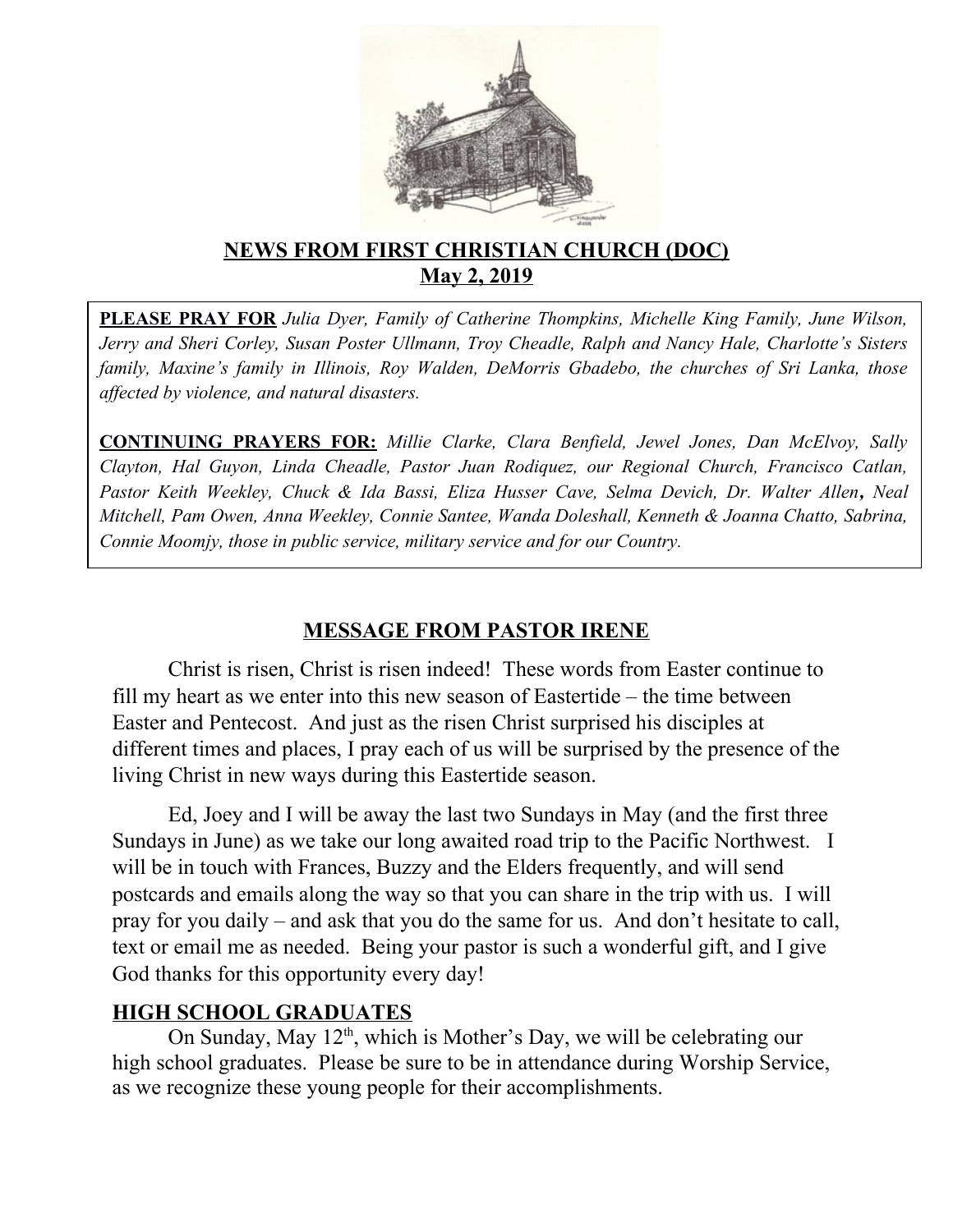# **NEW BOOK STUDY COMING THIS SUMMER**

Would you like to learn more about the Christian Church (Disciples of Christ) as a faith movement turned denomination? The Pastor will be leading an 8 session book study / discussion group beginning June  $30<sup>th</sup>$  and ending August  $25<sup>th</sup>$ . (The group will not meet on July 21 due to General Assembly.) We will be studying *A Handbook for Today's Disciples* by D. Duane Cummins. If you are new to the Disciples and want to learn more about our history and beliefs / traditions, or if you want a refresher course – please make plans now to join the group. We will either hold the class as an additional class during the 9:30 Sunday School time, or 2pm on Thursdays in the Library. If you want to be a part of the group, please let Frances or Irene know which time you prefer. If there is enough interest, we will hold the class at both days/times. Also if you are buying the book new, buy the  $5<sup>th</sup>$ edition. If you already have a previous edition, that will work fine.

### **SEASON OF DISCERNMENT: SETTING DIRECTION PUSHING TO PURPOSE**

There will be a Regional meeting May 11, 10:00 am-3:00 pm at First Christian Church, 1293 Orange Grove Ro, Charleston. The meeting is part of the Season of Discernment as we work to grow our congregations throughout the Region.

# **WHAT IS REGIONAL CHURCH? (From the invitation letter)**

*Regional Church* is nothing more and nothing less than a relationship between self-governing Disciples congregations in covenant relationship.

Sadly, *Regional Church* is viewed by many congregations as a separate structure that hinders their autonomy and drains congregational resources.

*Regional Church should be understood* as an extension and strengthening of the ministry of *Local Church*. *Regional Church exists to support congregations.*  In its origins, *Regional Church* was created by congregations who valued their covenant relationship in Christ and shared a vision for mission.

In this **Season of Discernment** and **Direction Setting**, we as South Carolina Disciples of Christ congregations need to:

- learn, and learn again, WHO WE ARE *(IDENTITY),*
- affirm our CONNECTION TO EACH OTHER *(RELATIONSHIP),*
- see OUR FUTURE TOGETHER *(SHARED VISION)* and
- set direction for THE WORK WE ARE CALLED TO DO *(MISSION).*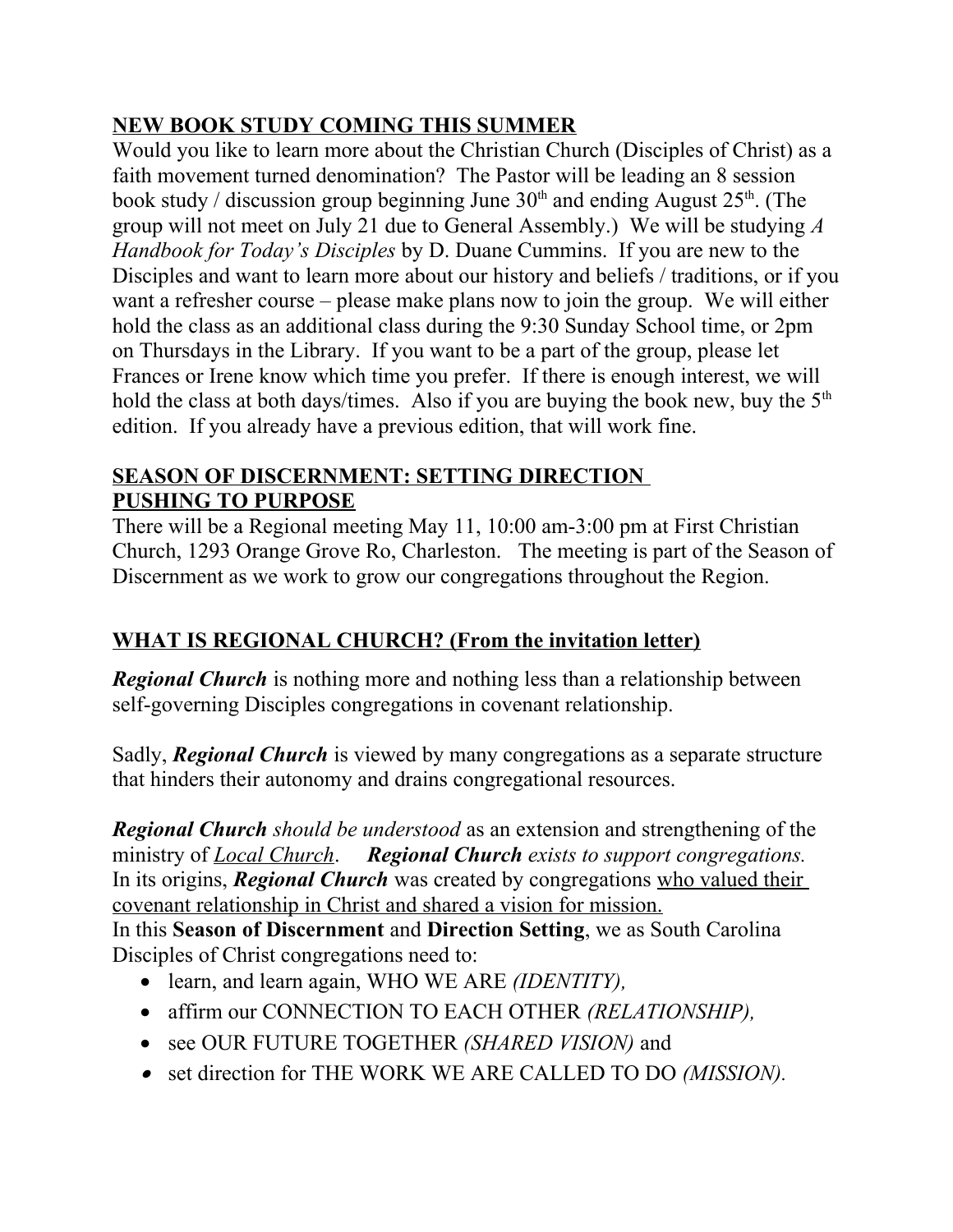# **EASTER IN PHOTOS**



**THE FLOWER CROSS**

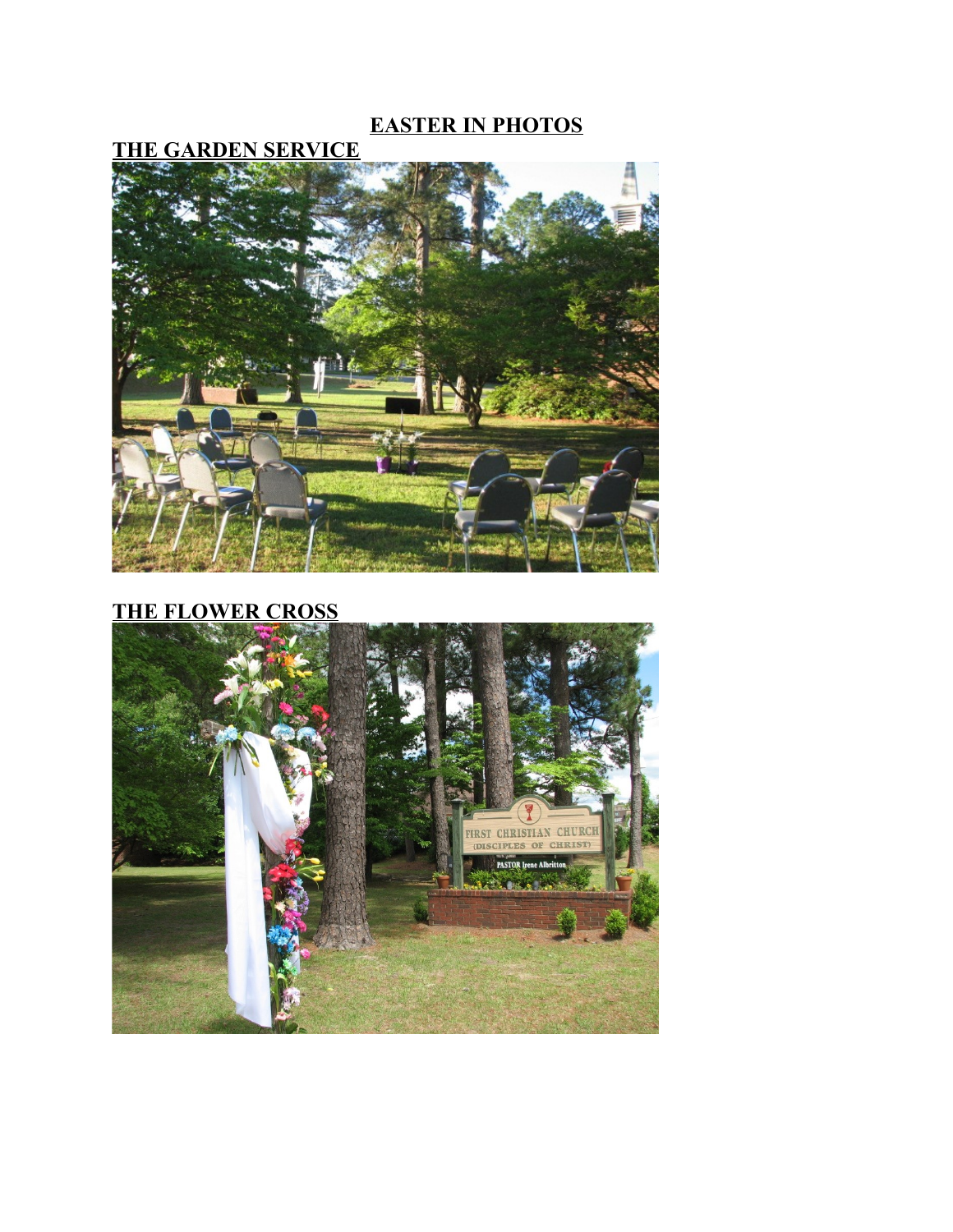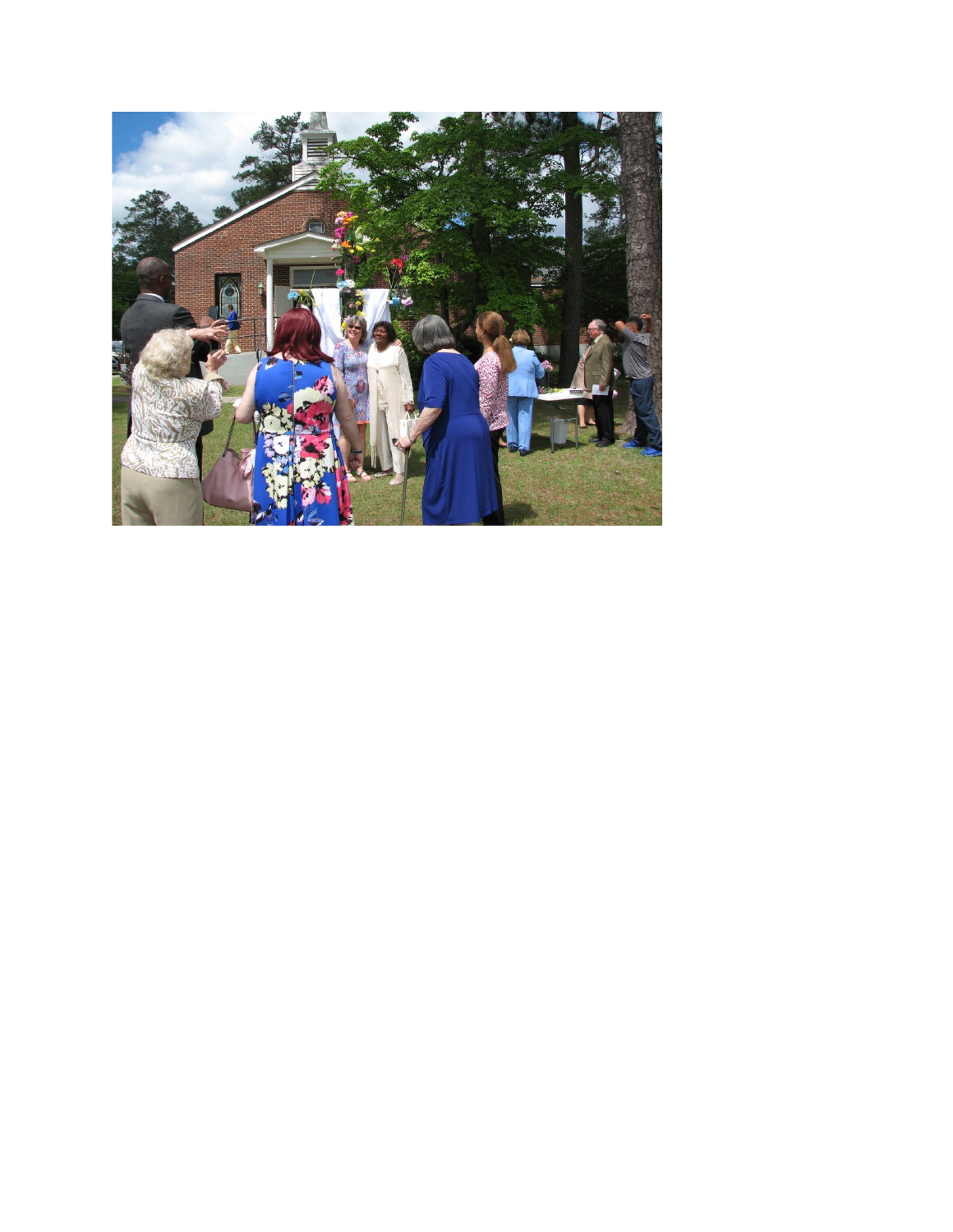# **DIRECTORY CORRECTIONS**

Robin Brooks street name is Fairfield, not Fairfiled.

Don Pruett's home phone is no longer in service. He can only be reached on his cell phone.

Jesse and Selena Cheadle's Anniversary is 12/19.

## **A WORD OF THANKS**

Thank you to Caroline Hale and Don Pruett for putting out the cross and keeping the correct color cloth on it.

Thank you to the DWF for providing the Easter Brunch. It was delicious.

Ed Albritton, Joey Albritton, Buzzy Cheadle, Don Pruett, Jim Mitchell and all those who helped set up and take down the Garden Service worship area.

Thank you to Paulette Haffner for her calligraphy work and Paul Own for continued repairs.

**ACTS DONATION** for the month of May is Pasta Sauce.

Please leave your donations in the Church Office. Thank you for your support!

# **THIS MONTH IN SERVICE**

Deacons are Scott and Frances Finfrock Elders are Don Pruett and Jim Mitchell

## **DATES TO REMEMBER**

- May 2 DWF 10:00 AM Fellowship Hall
- May 5 Carry-In, following Worship Service
- May 11 DMF 8:00 AM Fellowship Hall Regional Discernment Meeting
- May 12 Graduate Recognition Sunday Elders meeting
- May 14 Board Meeting 6:00 PM Fellowship Hall
- May 17 Mexican Train 1-5 Fellowship Hall
- May 18 Trash & Treasures Sale, 9:00 AM Classroom 3
- May 27 Office closed for Memorial Day